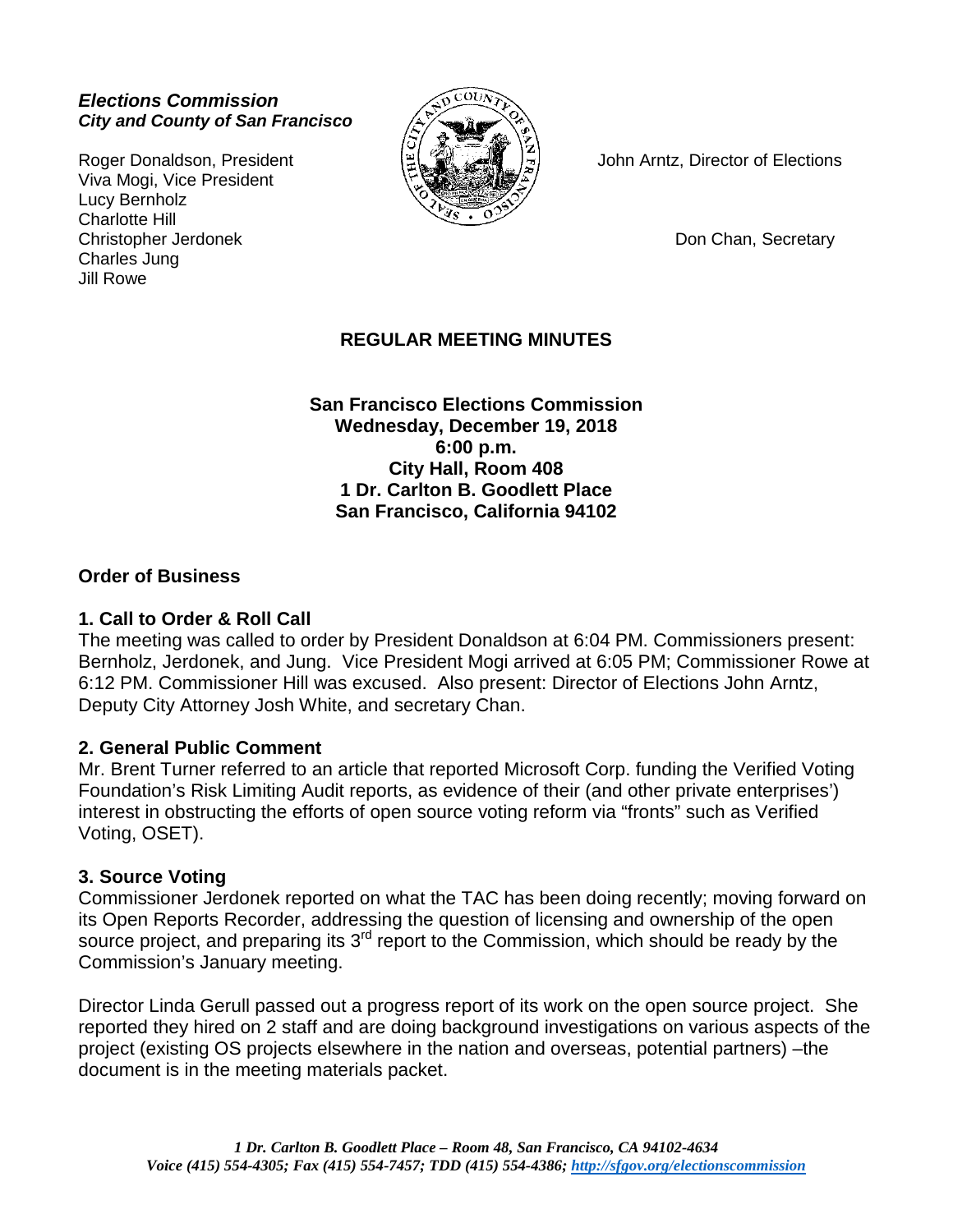President Donaldson asked about the changes in the governance reflected in the project plan. Director Gerull said it more closely reflects how the budgeting and decision making for the project moves within the City; with the Mayor and Board of Supervisors having the final say on what is funded.

He also asked about the informational surveys they are doing and if there will be an opportunity to learn which projects they are surveying. Director Gerull said no, they will be just fact gathering and not using the information for selecting strategies or directions for our own project.

President Donaldson asked how the DT staff was going to be interacting with the OSVTAC in moving forward. Both Director Gerull and Commissioner Jerdonek said that they're in the initial stages of conversation and wait to see how that will develop as the plan is enacted.

#### Public Comment

Alec Bash commended the Commission on the progress of the open source project to date.

Mr. David Cary commented that last month was the 3 yr. anniversary of the Commission resolution on open source voting, and said he was sadly disappointed in the lack of progress on making it a reality. He enumerated several things that should have been in place: business requirements (not even high level), not even a draft proposal of them. There is no detailed funding request for COIT, no public dialog with the Commission on why there seems to be indifference in the Department for open source. He held the Commission responsible for these deficiencies and said they needed to take a more pro-active and directive role in making it move forward.

Mr. Brent Turner stated that Dominion (the current voting system contractor) has publicly said that open source voting is a threat to their business, and warned the Commission again to be alert to outside interference that can derail San Francisco's efforts. He again noted having 3 experts on open source that can be accessed for guidance (Alan Dechert, Brian Fox, and Dr. Juan Gilbert). He noted that they need to pay attention to the DFM issue (DFM Associates is a contractor of election information system management products).

## **4. BOPEC's recommendation to approve the certification of the November 6, 2018 Election**

President Donaldson reviewed that the BOPEC discussed the election results and process and found no serious deficiencies and that it was a free, fair and functional election and had moved a recommendation that the full Commission accept its certification.

Director Arntz was asked in the BOPEC meeting about the non-citizen voting for the school district and he gave the numbers tonight: 65 registrants of which 59 voted. The number of preregistered voters for the general election (signed up after the June election, before Nov was 771, of which 394 cast ballots.

Commissioner Jerdonek said he received a suggestion from a member of the public which he thought would be good to do for all subsequent elections: to report the number of voters vs the number of eligible voters, to get a better picture of the participation. (E.g. of 660,000 eligible voters in SF, there were 500,000 registered.)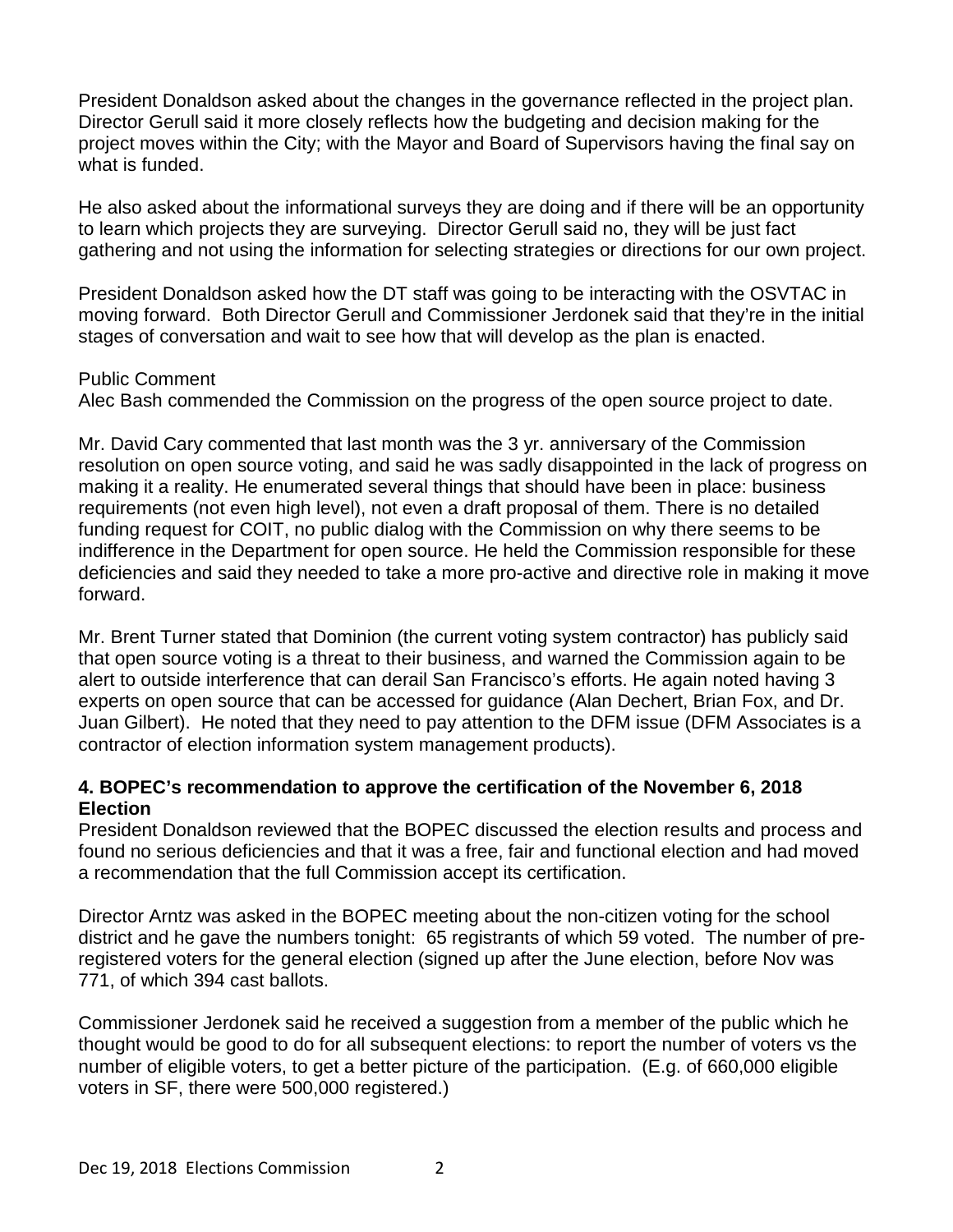Director Arntz said there were around 55,000 provisional voters statewide (who registered 50 days before election day), San Francisco making up 4500 of them. For the June election there were 1100 conditional voter registrants and on election day about 3400 registered at City Hall (out of 5,000 voters there).

President Donaldson commended Director Arntz on how well the voting center in City Hall worked despite the fewer number of poll workers this time. Director Arntz said it would have felt better to have more on hand but it may be due to the smaller stipends. He will ask the City for an adjustment.

Commissioner Bernholz moved to accept the November election as free, fair, and functional, seconded by Commissioner Jerdonek.

## Public Comment

Mr. David Cary said that technically nobody can know if the voting was verified as accurate and fair. There is private software that cannot be publicly audited to assure accuracy and credibility and until there is full transparency with open source there will always be a question of the veracity of election results.

President Donaldson commented that short of full verifiability, given what we have available to us, he felt confident enough that it was free, fair and functional.

The motion was called, and upon voice vote, the motion carried unanimously 6-0.

# 5. **Commissioners' Reports**

President Donaldson announced that secretary Chan has tendered his resignation and will work tail end of January. He said he's checking with Human Resources to see if it might be possible that the previous applicants for this position were available. Regardless, January will be used to identify a replacement. Commissioner Rowe expressed her concern that there may be a rough transition if the new person were not trained before Secretary Chan departs; that having an overlap would smooth operations immensely. If figuring that out required a special meeting she'd be in favor of it. She commended Secretary Chan for the work he's done for the Commission.

Commissioner Jerdonek said his term comes to an end this year and he hasn't heard from the Board of Supervisors about their intention for the next term.

President Donaldson read a report from Commissioner Hill regarding the study on neighborhood voter turnout disparity. They have selected a graduate student, Emma Fernandez, from the Goldman School of Public Policy, who will start in January. Commissioner Hill will be her primary contact on the project.

Public Comment None

# **6. Director's Report**

Director Arntz answered a question that was asked in the BOPEC meeting: the number of first time voters in San Francisco was 35,930. Vice President Mogi asked about the adjustment in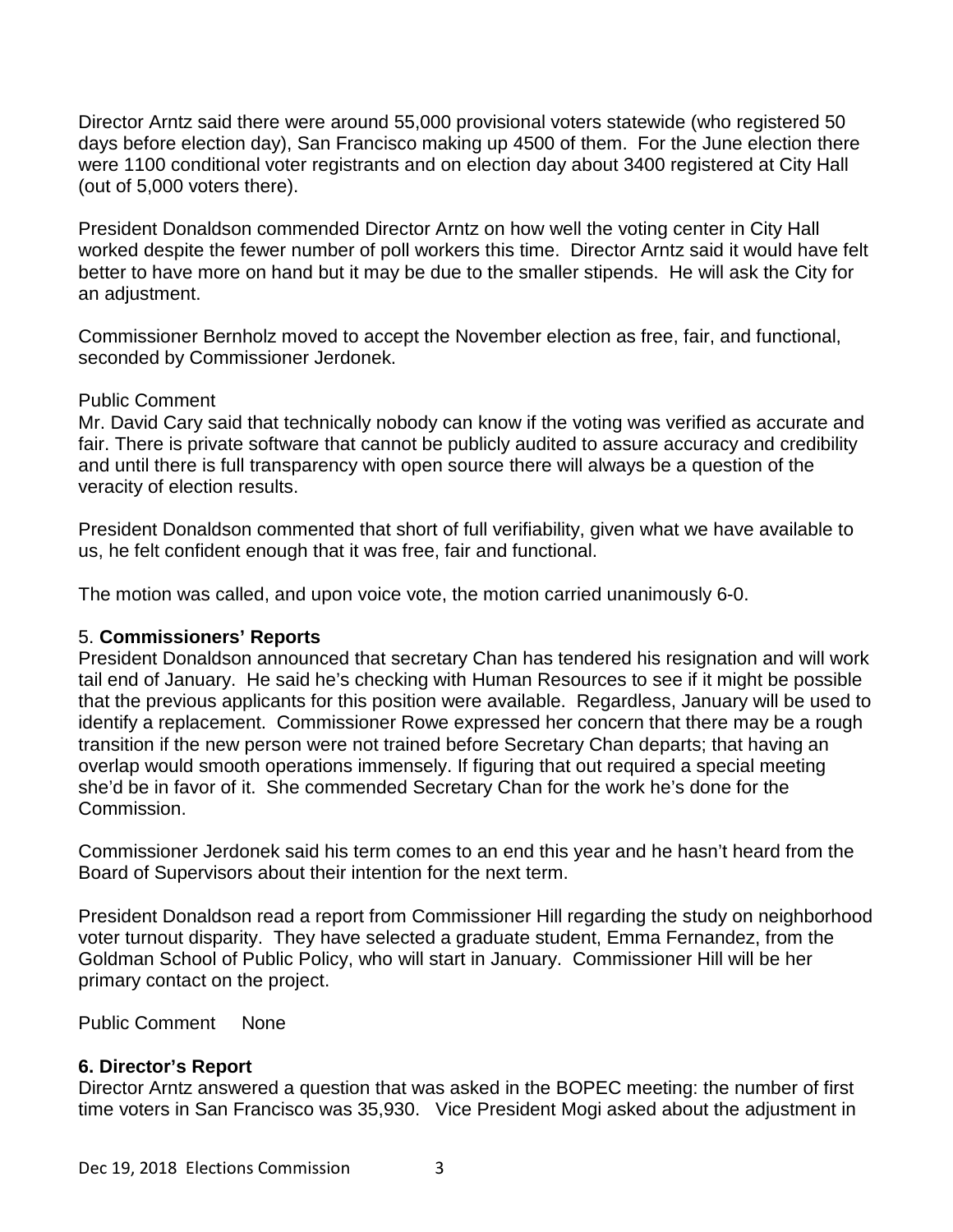schedule of activities due to the earlier primary election dates going forward. Director Arntz was less concerned for that (pushing deadlines up earlier is relatively easy) than he was for the confusion voters have over being able to vote partisan even if they are undeclared. Even with the extensive outreach and education the Department carries on it will demand attention. The calendar will see them beginning ballot simplification processes as early as Thanksgiving. Some deadlines will fall during the holiday season so it'll be a cause for alertness.

Commissioner Rowe recounted her experience in the last presidential election where this confusion was great, leading to lawsuits and extensive complaints despite the education the Department did.

Commissioner Bernholz asked how far in advance do the major parties have to make the determination of who can/cannot vote partisan. Deputy City Attorney White said at least 3 months.

Commission asked what the process was for notifying vote by mail voters that they can choose partisan ballots. Director Arntz explained the process briefly. Asked about the new voting system Director Arntz said they were in the negotiating stage with the vendor so nothing to report yet. There will be a budget request to support training on use of the system. Asked about what was being done with VoteCal, Director Arntz said this was an ongoing activity. As to changes in election law Director Arntz hadn't had the chance to digest the compilation yet. He'll report back at the next Commission meeting.

#### Public Comment

Mr. Jim Soper commented on a conference in Sacramento. On a panel regarding voting centers he said two primary lessons he got from it were, 1) they are better staffed 2) they are not necessarily less expensive than polling place voting.

Mr. David Cary commented on early primaries. 1) There may be active candidates campaigning so voters may be more aware of their options in voting, and 2) with same day registration there may be more issues or assets to the process of voting.

Director Arntz was asked if a same day registration can be used to change party declaration. Yes.

Asked about redistricting, Director Arntz said that after new census data is released, and the taskforce does its work, that could be in 2021 sometime. Asked if San Francisco was going to vote centers vs precinct polling Director Arntz said it was problematic. Many are "attached to" voting at their precinct polls, and many vote by mail voters return their ballots at the precinct. San Francisco isn't blessed with large spaces where massive centers can be created. It may move toward voting centers in an incremental way. He'd consider adding another vote center for the 2019 election just to get people familiar with the idea.

# **7. Consent Calendar**

President Donaldson pointed out a typo in his letter to the Civil Grand Jury. There were no amendments to the draft minutes. Commissioner Jerdonek moved to approve the consent calendar, seconded by Commissioner Rowe. Upon voice vote the motion carried unanimously 6-0.